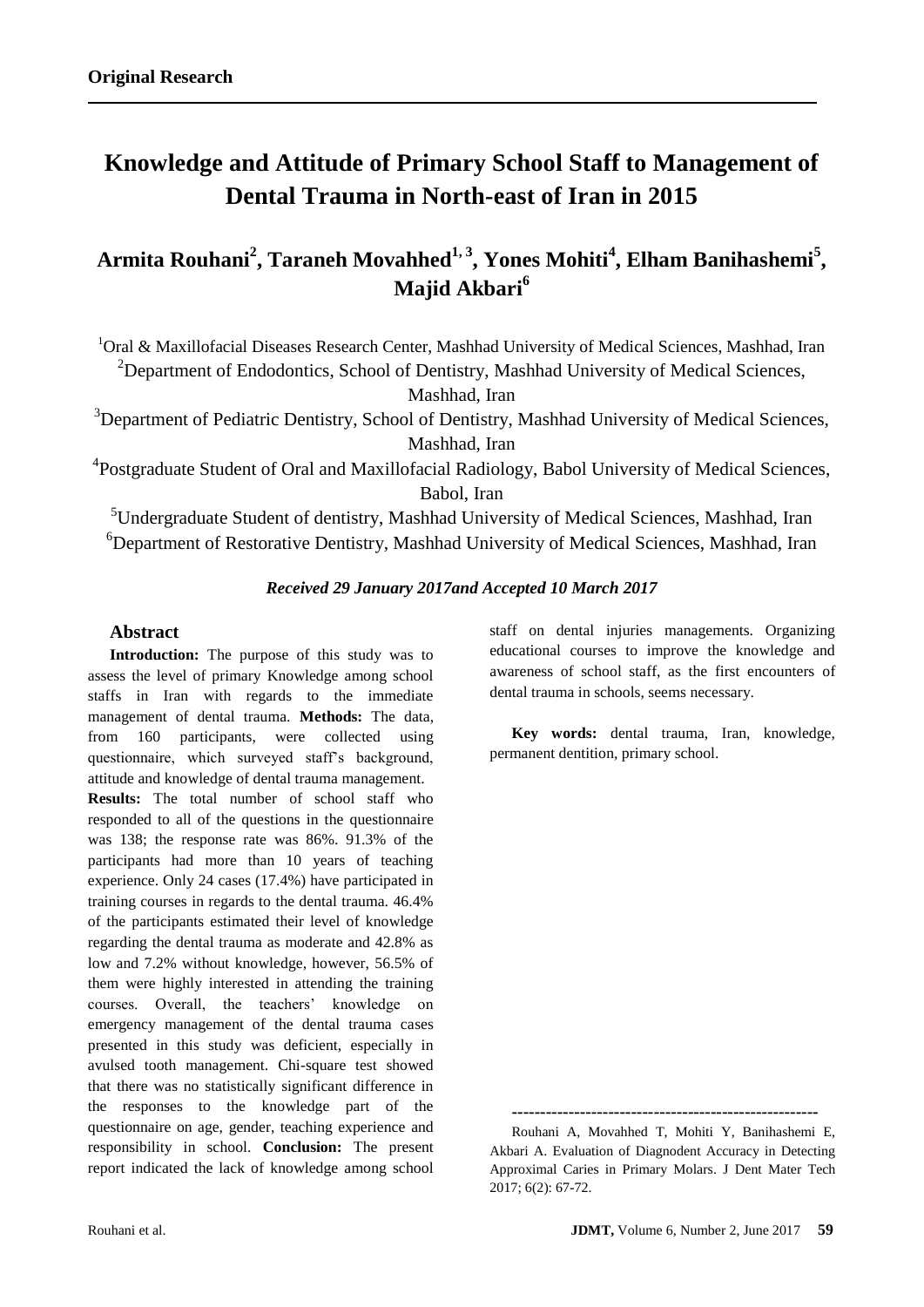## **Introduction**

Traumatic dental injuries, which may affect teeth, adjacent soft tissues and alveolar bone, are prevalent among children.. The prevalences of traumatic dental injuries among Asian and African teenagers have been reported to be 4-35% and 15-21%, respectively (1, 2). Major part of the dental trauma in childhood occurs at home and school. In Iran, children attending primary schools are in age range of 7-12 years. Dealing with traumatized tooth in the early moments of the incident may significantly affect the final prognosis of the tooth. Moreover, in some injuries (e.g. dental avulsion) immediate management of the avulsed tooth significantly enhances the success rate of the final treatment (3). In this context, since primary school staff are likely to be the first people attending the accident scene and are required to manage the situation, they need to be educated about the prompt handling of these urgent conditions. Nonetheless, their insufficient awareness of urgent management of traumatized teeth has reported to be low in previous studies (4-7). Since the first step to organize health educational programs in order to enhance the general awareness of traumatic dental management is to assess the current needs in community, the aim of this study was to investigate the level of knowledge in primary school staff with regards to the management of traumatic dental injuries in children, in a metropolitan city in north-east of Iran, Mashhad.

## **Materials and Method**

This cross-sectional study was performed among primary school staff in Mashhad in 2015 and was approved by the Ethics Committee of Mashhad University of Medical Science.

In order to provide the study population, three regions were randomly selected from seven districts of Mashhad. Afterwards, one boys' and one girls' school from each district were randomly selected and the appointments were scheduled with school authorities notice.

A modified questionnaire (4, 8) was used to evaluate the school staff knowledge about management of dental trauma.

Each questionnaire composed of three parts: first part contained questions related to the personal and occupational profile of the participant (table 1). Second part included educational background of the dental trauma management, public attitudes toward educational programs on dental trauma emergency management and self-attitude knowledge of traumatized teeth management (table 2). The third part of the questionnaire was about management of our dental trauma cases; a fractured tooth in a nine-year old child, dental luxation, avulsion in eight-year old child, and loss of consciousness after the trauma (table 3).

To draw the participant attention to participate in the survey, advantages of the study was written in the initial part of the questionnaire. All the participants signed a consent form and their confidentiality was maintained throughout the survey. After recollecting the questionnaires, data were analyzed by Chi-square,. P value significance was set at *P*< 0.05.

#### **Results**

The number of school staff who responded to all of the questions in the questionnaire was 138 from total of 160 teachers; the response rate was recorded as 86%. Personal and professional information of the respondents are presented in table 1.

76% of the respondents were females; most respondents (91.3%) had more than 10 years of teaching experience. The level of education in 94.9% of participants was Bachelor of Science or higher. 108 participants were teachers, 10 gym teachers, 8 health teachers and 12 vice principals.

Part II attitude survey responses are presented in Table 2. Only 24 respondents (17.4%) have participated in dental trauma training courses.46.4% of the participants estimated their level of knowledge as moderate and 42.8% as low. In addition, 7.2% noted that they have no awareness about management of dental trauma. Moreover, 56.5% of the school staff were highly interested in attending the traumatized teeth management training courses. Main source of participant dental trauma knowledge was noted as articles and books (37%), while information taken from attending in previous training courses was only mentioned by 2.9% of the school staffs.

Responses to the part III of the questionnaire, which was dealing with the cases, were as follows (Table 4).

Case I: Broken incisor in a nine-year-old child

The general knowledge of the respondents to this question was mostly good. 107 (77.5%) of the school staff were aware that the anterior maxillary tooth of a nine year old child is permanent. Chi-square test indicated a non-significant difference in the number of correct responses with relation to the level of education, teaching experience and responsibility in school (P-values: 0.519, 0.267 and 0.885 respectively). However, there was a statistically significant association between age and number of correct answers to the aforementioned question. The staff ages range from 20-30 years responded to this question more accurately (P=0.031).

Case II: Luxation injury in a seven-year old child

115 (83.9%) of school staff correctly answered the first step after occurrence of a luxation injury is referral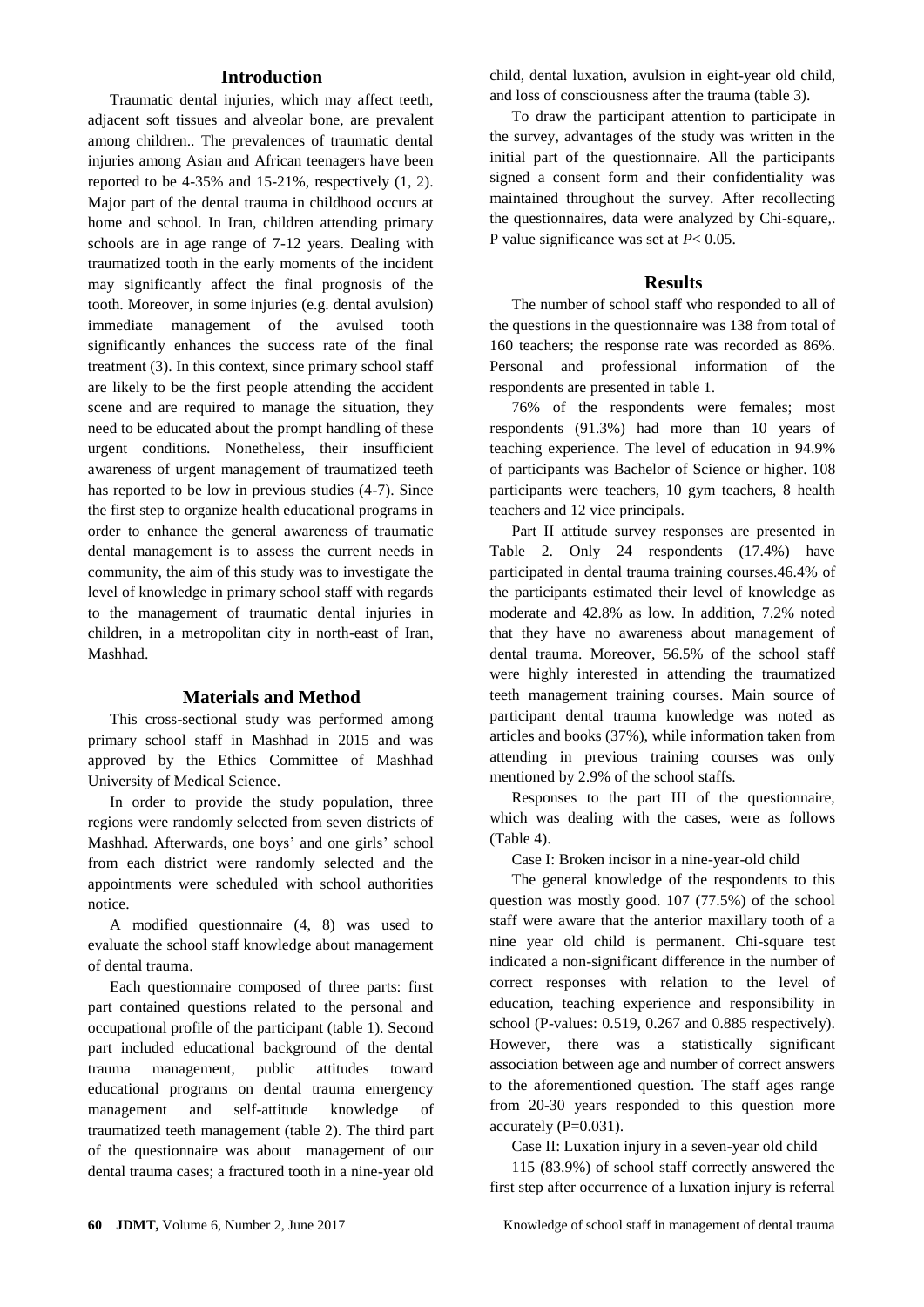to the dentist at the day of incident. Chi-square test indicated a non-significant difference in the number of correct responses with relation to the age, level of education, teaching experience and responsibility in school (P-values: 0.881, 0.682, 0.768 and 0.852, respectively).

Case III: Avulsed permanent tooth in a 10-year-old child

Considering the emergency management of the case III, only 28 (20.3%) of school staff responded correctly by replanting the tooth, or putting it in a solution and going to the dentist immediately. Chisquare test indicated a non-significant difference in the number of correct responses with relation to the age, level of education, teaching experience and responsibility in school (P-values: 0.639, 0.153, 0.665 and 0.346, respectively). A glass of milk was chosen by 47 (34%) of the school staff as an ideal media to transport the avulsed tooth to the dentist. There was no significant difference in the number of correct responses with relation to the above-mentioned criteria (P-values: 0.702, 0.41, 0.723 and 0.746 respectively).

Case IV: Loss of consciousness associated with a fall.

86 (62.3%) of respondents correctly declared that they will send the child to the hospital immediately. Chi-square test indicated a non-significant difference in the number of correct responses with relation to the age, level of education, teaching experience and responsibility in school (P-values: 0.983, 0.202, 0.161 and 0.084, respectively).

#### **Discussion**

In the present cross-sectional study conducted among primary school staff in Mashhad, response rate was relatively high (86.2%), exhibiting the general interest of participants in children dental care. Most of the participants in this study were female (76%) which could be explained by the higher number of female primary school teachers in Iran.

The prevalence of attendance in training courses was very low among the school staff (17.4%), but most of them were unsatisfied with their level of knowledge. They were keen to attend educational courses in this field which was similar to the results of previous studies (9-12). The level of knowledge with regards to the management of dental trauma was similar between the staff participated in training courses and those who did not. Nevertheless, efficient and continuous training courses concentrating on the accurate management of dental injury cases should be mandatory for all the primary school staff as the first people expected to manage the traumatized child. In the present survey, self-assessment knowledge of 50% of the school staff with regards to the dental trauma management was

moderate to high. However, after assessing the returned questionnaires it was revealed that 61% of them had moderate to high level of knowledge. This difference may be explained by the participants with low confidence in managing dental injuries. In addition, it indicates that their information were practical in controlling dental traumatic situations. In order to evaluate participants' information about different traumatic dental situations, five questions about four traumatic cases were designed. In the first question, 77.5% of school staff were aware that the anterior tooth of a nine-year old child is permanent which represents a high level of awareness in this regard. It should be noted that in Al Jundi's study only 46% of teachers assumed the anterior tooth of a nineyear old child as a permanent (12). Knowledge of the participant with regards to the management of luxation injuries was assessed in the second case and 83.9% of the school staff were aware that the injured child should be referred to the dental office at the day of incident which represents a relatively high awareness in this regard.

Since the ultimate prognosis of an avulsed tooth significantly depends on the early moment procedures performed by an unprofessional individual in the site of trauma (3), the third case was evaluated the school staffs' information about management of this type of dental trauma. It was reported that replantation of an avulsed tooth within the first 30 minutes increases the success rate of treatment up to 90%. However, if replantation performed after two hours, long-term chance of the tooth survival would be only 5% (13). In this regard, 20.3% of the participants declared that their initial performance in contact to an avulsed tooth is to instantly relocate the tooth in its socket or put the tooth in a liquid and then refer to a dentist. Compared to our study, level of knowledge considering the management of an avulsed tooth among Israelite teachers was considerably lower, as only 5.5% of them were aware of the correct procedure (10). However, Sae Lim survey results were significantly better, as 71% of teachers were familiar with the correct management of an avulsed tooth (8). This rate of information among teachers in Hong Kong and Jordan were reported to be 17.5% (7) and 18.9% (4), respectively.

It has been proved that if an avulsed tooth is restored within 15 minutes in a proper media like saliva, milk or saline, and then replanted instantly, there is a probable chance of survival in some of the cemental and PDL cells which can play a role in regeneration (14). Therefore, the third case of the present study also assessed the participant's information about the proper preservation media for an avulsed tooth. A rate of 34% of the school staff correctly declared that the best way to send an avulsed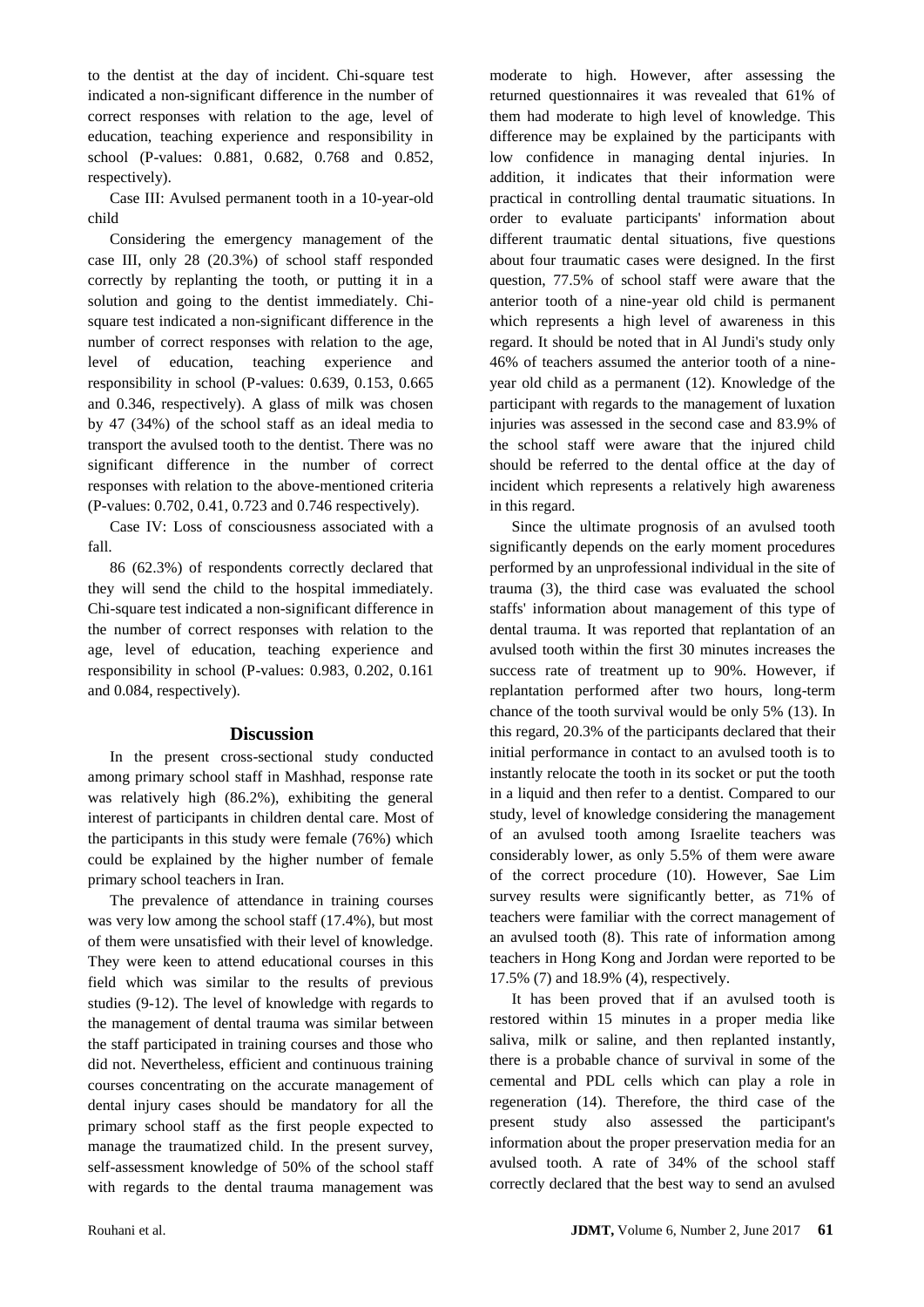tooth to a dentist is to put it in a glass of milk. Similarly, in Blakytny study, 45.6% of teachers selected milk as a suitable media (15) and in McIntyre study, 34% and 32% of teachers chose milk and HBSS solution (16). Likewise to the present study in the above-mentioned researches, the second most popular solution media for preserving the avulsed tooth was water (after milk) and other optional solutions were included saliva, saline, salty water, alcohol and disinfectant solutions.

In the last question, information of the study population was assessed with regards to a situation in which a traumatic hit to a child caused a few minutes unconsciousness beside the tooth fracture. In this concept, level of knowledge between school staff was relatively high. 62.3% of them correctly declared that the proper procedure in this situation is to refer the injured child to the hospital.

|                                 | <b>Male</b>                | 33(24)    |
|---------------------------------|----------------------------|-----------|
| <b>Sex</b>                      | <b>Female</b>              | 105(76)   |
|                                 | $<$ 20                     | $\theta$  |
|                                 | $20 - 30$                  | 7(5.1)    |
| Age                             | $31 - 40$                  | 43(31.2)  |
|                                 | $41 - 50$                  | 81(58.6)  |
|                                 | >50                        | 7(5.1)    |
|                                 | $<$ 5 years                | 5(3.6)    |
|                                 | 5-10 years                 | 7(5.1)    |
| <b>Teaching experience</b>      | $11-20$ years              | 34(24.6)  |
|                                 | $21-30$ years              | 89(64.5)  |
|                                 | $>30$ years                | 3(2.2)    |
|                                 | Vice principal             | 12(8.7)   |
|                                 | Teacher                    | 108(78.2) |
| <b>Responsibility in school</b> | Gym teacher                | 10(7.3)   |
|                                 | Health teacher             | 8(5.8)    |
|                                 | High school Diploma        | 7(5.1)    |
| <b>Level of education</b>       | <b>Bachelor of Science</b> | 122(88.4) |
|                                 | Master of Science          | 9(6.5)    |

Data presented as numbers, with percentages in parentheses.

**Table 2** .Responses to part II: educational background and attitude questionnaire

| $\checkmark$ Have you participated in training courses on dental traumas so far?     |  |  |
|--------------------------------------------------------------------------------------|--|--|
| Yes: $24(17.4)$                                                                      |  |  |
| No: $114(82.6)$                                                                      |  |  |
| $\checkmark$ How do you assess your own knowledge concerning management of dental    |  |  |
| traumas?                                                                             |  |  |
| None: $10(7.2)$                                                                      |  |  |
| Low : $59(42.8)$                                                                     |  |  |
| Moderate: $64(46.4)$                                                                 |  |  |
| High : 5(3.6)                                                                        |  |  |
| $\checkmark$ How interested are you in taking "management of dental trauma" courses? |  |  |
| Not interested : $8(5.8)$                                                            |  |  |
| A little interested : $52(37.7)$                                                     |  |  |
| A lot interested : $78(56.5)$                                                        |  |  |
| $\checkmark$ What was your main source of knowledge in regard to dental traumas?     |  |  |
| Training courses : $4(2.9)$                                                          |  |  |
| Dentists : 35(25.4)                                                                  |  |  |
| Friends : $23(16.7)$                                                                 |  |  |
| Articles and books : $51(37)$                                                        |  |  |
| None: $25(18.1)$                                                                     |  |  |

Data presented as numbers, with percentages in parentheses.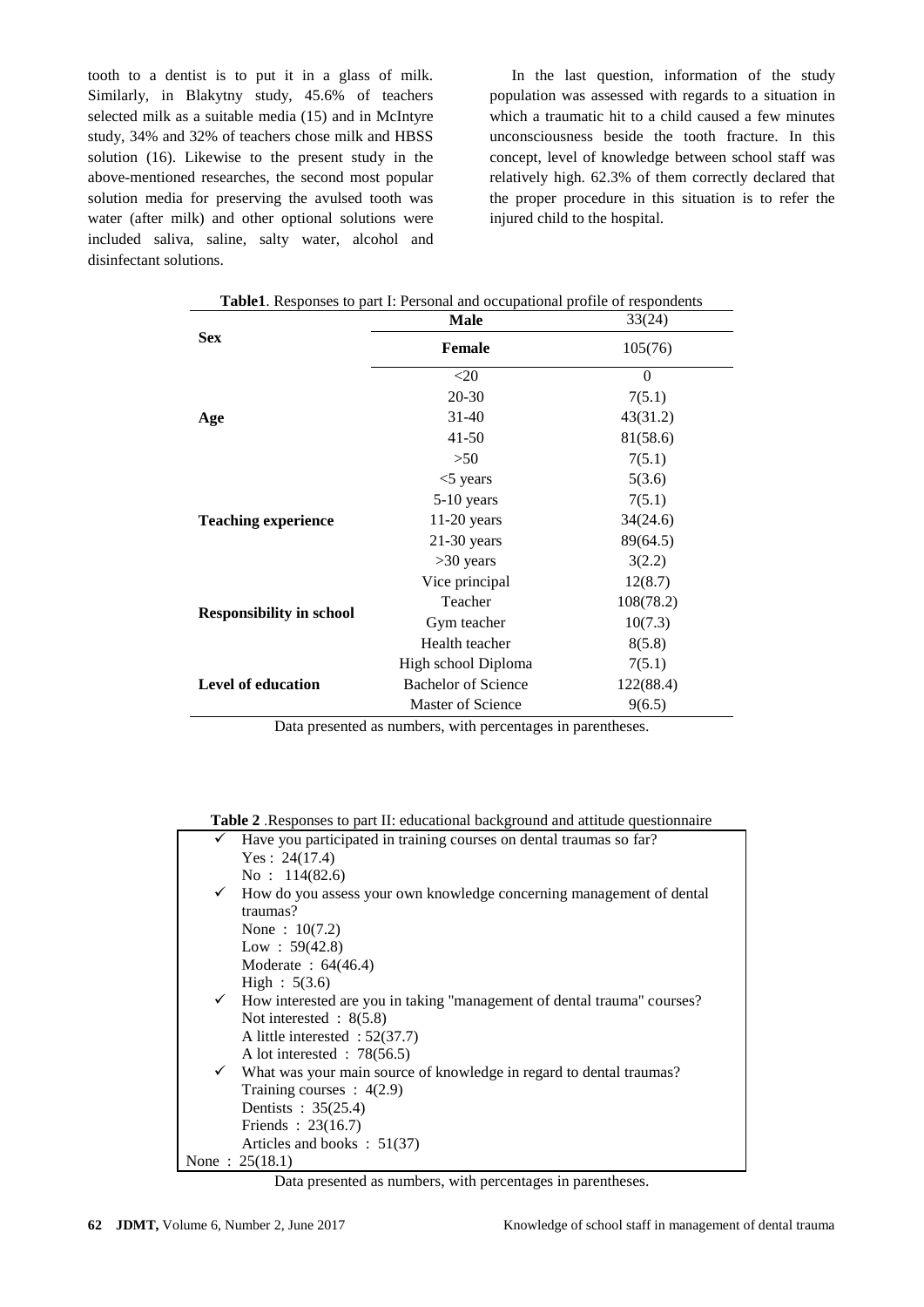|                                                                                            | Case I: A 9-year-old child fell and broke her upper front tooth. The broken tooth is likely |  |  |  |
|--------------------------------------------------------------------------------------------|---------------------------------------------------------------------------------------------|--|--|--|
| to be:                                                                                     |                                                                                             |  |  |  |
| a)                                                                                         | *Permanent                                                                                  |  |  |  |
| b)                                                                                         | Primary                                                                                     |  |  |  |
|                                                                                            | c) No idea                                                                                  |  |  |  |
| Case II: A 7-year-old child fell and his/her maxillary intact incisor is loosed. immediate |                                                                                             |  |  |  |
| emergency action you would take is:                                                        |                                                                                             |  |  |  |
| a)                                                                                         | *Refer to dentist at the day of incident                                                    |  |  |  |
| b)                                                                                         | If the tooth is not fractured there is no need to be evaluated by dentist                   |  |  |  |
| c)                                                                                         | No idea                                                                                     |  |  |  |
|                                                                                            | Case III: A10 year old child fell and his/her maxillary intact incisor is completely out of |  |  |  |
| his/her mouth. What would be your first performance?                                       |                                                                                             |  |  |  |
| a)                                                                                         | *Relocate the tooth in its socket in mouth and refer to dentist                             |  |  |  |
| b)                                                                                         | *Put the tooth in a liquid and refer to dentist                                             |  |  |  |
| c)                                                                                         | Put a clean tissue on the bleeding site in mouth and ask the child to press to stop         |  |  |  |
|                                                                                            | the bleeding and refer to dentist                                                           |  |  |  |
| $\rm d$                                                                                    | No idea                                                                                     |  |  |  |
| Which media is more proper for sending an avulsed tooth to dentist?                        |                                                                                             |  |  |  |
|                                                                                            | a) A clean tissue                                                                           |  |  |  |
|                                                                                            | b) *A glass of milk                                                                         |  |  |  |
| c)                                                                                         | A glass of water                                                                            |  |  |  |
| $\mathbf{d}$                                                                               | No idea                                                                                     |  |  |  |
|                                                                                            | Case IV: A 10 year old child became unconscious for couple of minutes after falling         |  |  |  |
| down. A part of his/her teeth is fractured. What would be your first procedure?            |                                                                                             |  |  |  |
|                                                                                            | a) *Refer the child instantly to hospital                                                   |  |  |  |
| b)                                                                                         | Let the child rest and refer to dentist in proper time                                      |  |  |  |
| c)                                                                                         | No idea                                                                                     |  |  |  |
| (*) indicates the right answers                                                            |                                                                                             |  |  |  |

| <b>Table 4.</b> Results of part III (knowledge questionnaire) |                |                  |  |
|---------------------------------------------------------------|----------------|------------------|--|
| Case                                                          | <b>Correct</b> | <b>Incorrect</b> |  |
| I-Broken tooth                                                | 107(77.5)      | 31(22.5)         |  |
| Management                                                    |                |                  |  |
| II-Luxation tooth                                             | 115(83.9)      | 23(16.1)         |  |
| Management                                                    |                |                  |  |
| III-a) Avulsed tooth                                          | 28(20.3)       | 110(79.7)        |  |
| Management                                                    |                |                  |  |
| III b)Storage medium                                          | 47(34)         | 91(66)           |  |
| IV- Unconsciousness                                           | 86(62.3)       | 52(37.7)         |  |
| Management                                                    |                |                  |  |

Data presented as numbers, with percentages in parentheses**.**

## **Conclusion:**

The present report indicated the lack of knowledge among school staff with regards to dental injuries managements. Organizing educational courses to enhance the knowledge and awareness of this group,

who are usually the first line of advice in case of dental trauma in schools, seems necessary. These programs should be properly designed to insure that proper information is retained with a positive effect on attitude and self-assessed competence.